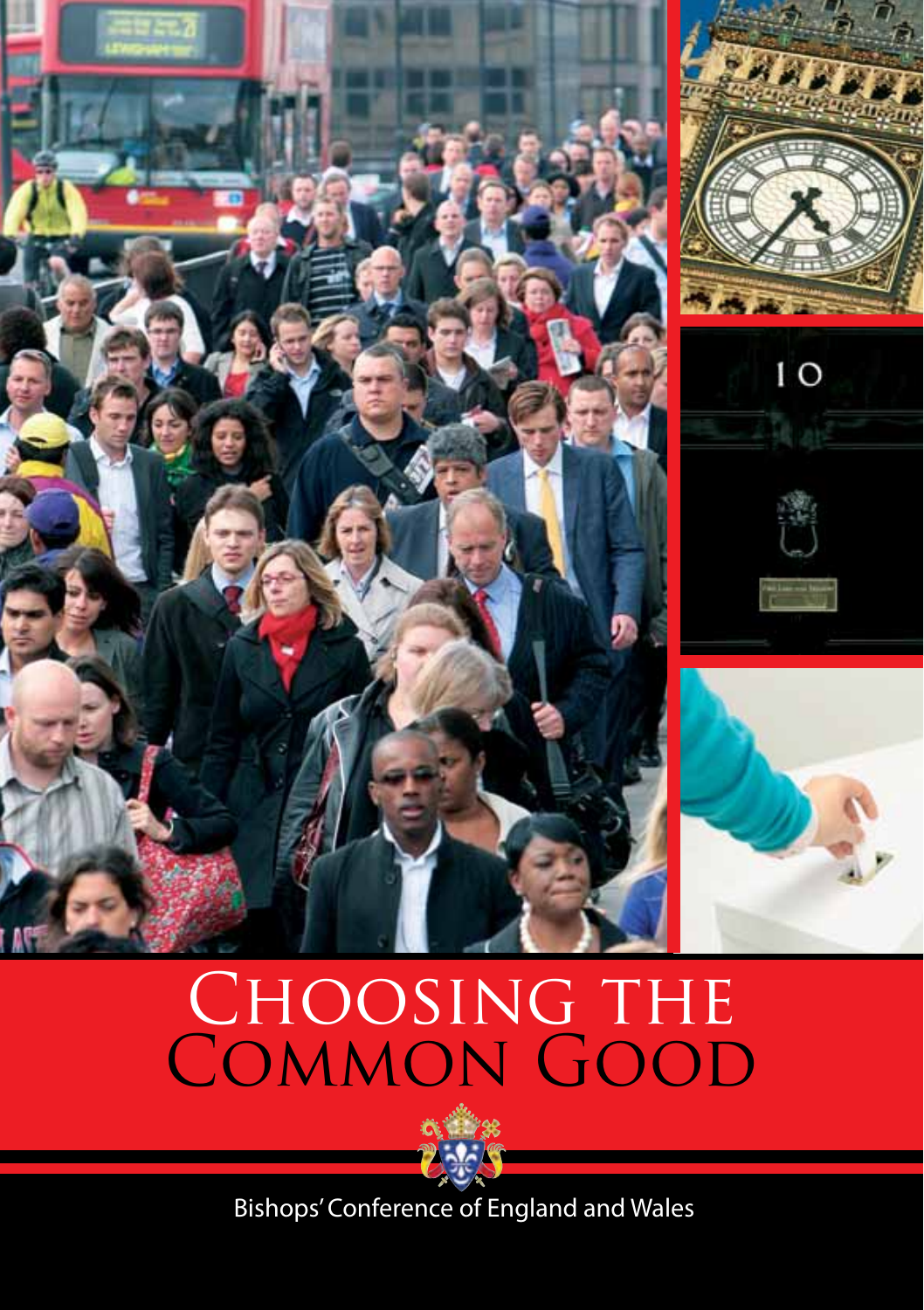

First published in 2010 by Alive Publishing Ltd. Graphic House, 124 City Road, Stoke on Trent ST4 2PH **Tel: +44 (0) 1782 745600. Fax: +44 (0) 1782 745500** e-mail: booksales@alivepublishing.co.uk **www.alivepublishing.co.uk** 

©2010 Alive Publishing British Library Catalogue-in-Publication Data. A catalogue record for this book is available from the British Library.

All rights reserved. No part of this publication may be reproduced or transmitted in any form or by any means, electronic or mechanical, including photocopying, recording or any information storage and retrieval system, without either prior permission in writing from the publisher or a licence permitting restricted copying.

In the United Kingdom such licences are issued by the Publishers Licencing Society Ltd, 90 Tottenham Court Road, London W1P 9HE.

# CHOOSING THE Common Good



Bishops' Conference of England and Wales

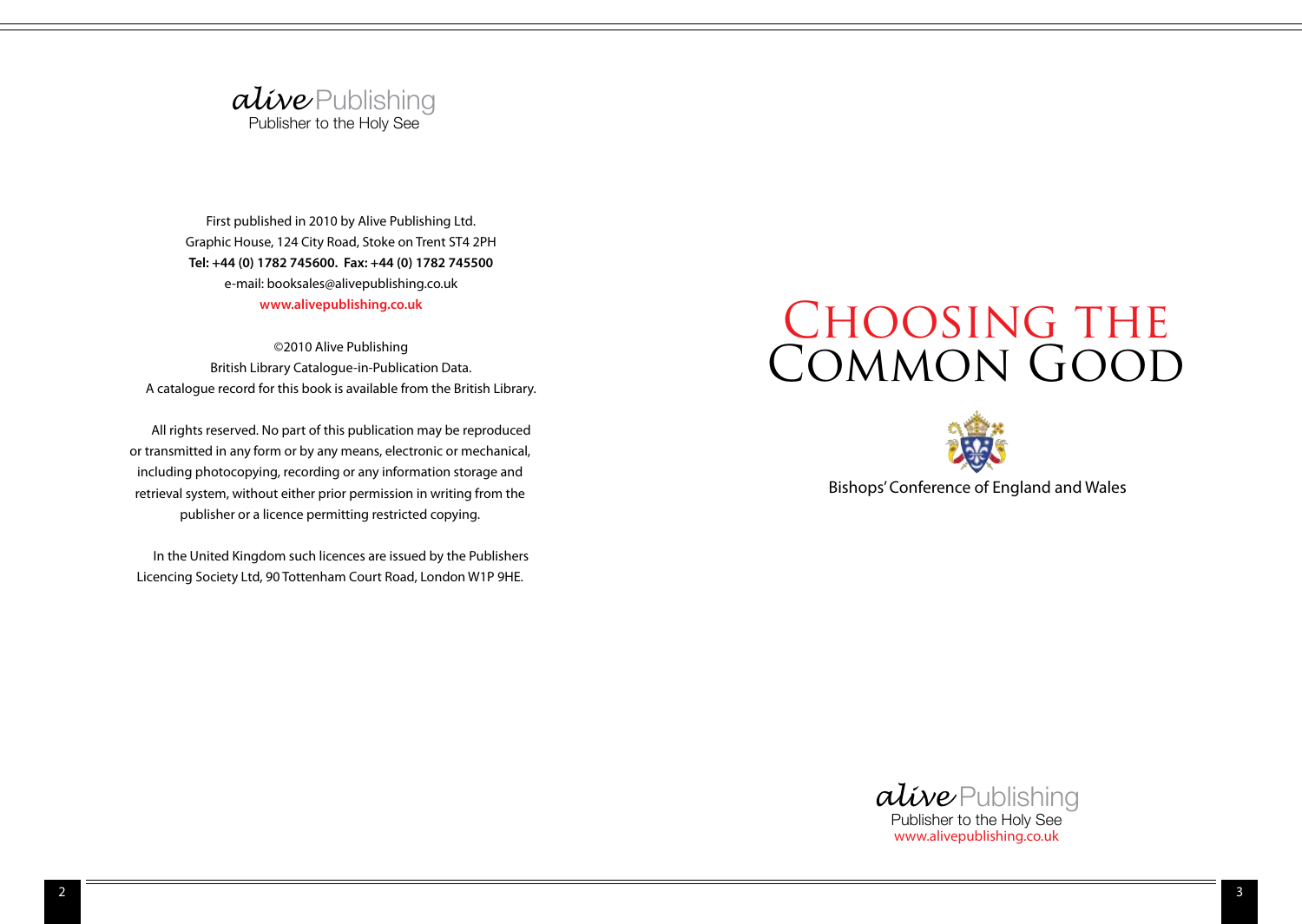

Im glad to introduce this Statement by the Bishops'<br>Conference of England and Wales. Its title: *Choosing*<br>*the Common Good* has echoes of an earlier document<br>we issued in 1996. Since then much has changed<br>in our society. am glad to introduce this Statement by the Bishops' Conference of England and Wales. Its title: *Choosing the Common Good* has echoes of an earlier document we issued in 1996. Since then much has changed values by which we seek to construct a just and civil society have not.

In this brief document we seek to present some of the key themes of Catholic Social Teaching, not least in the light of some of its recent developments and of the changed conditions in contemporary Britain.

Some of that development is due to the teaching of Pope Benedict XVI and the series of teaching documents which he has published. The most recent of these was his Encyclical Letter on integral human development, with the title 'Charity in Truth' (*Caritas in Veritate*). This document was well received, notably by those who were struggling with the consequences of the financial crisis occurring at the time of its publication. The implications of that crisis are still very much with us. The relevance of the document remains.

Two events are anticipated in the publication of this **Statement** 

• The first is a forthcoming General Election. We offer this Statement as a contribution to the wider debate on the important themes of the moment. It forms a backdrop to the more particular issues which may well dominate the election itself. But it proposes that without a wider debate about a shared vision for our society, the electioneering may well be confined to bitter arguments over issues of particular policy. We need a more wideranging debate about the values and vision which can underpin all our joint effort today.

In this Statement, some attention is given to particular applications of the general principles. These are necessarily selective and not comprehensive. At the time of the announcement of a General Election we shall publish a shorter document, inviting voters to consider and pursue more particular points of policy.

The second event anticipated here is the forthcoming visit of Pope Benedict XVI to these countries in theautumn. We hope that this document will introduce some of the patterns of Catholic thought to those who are unfamiliar with them and indicate the ways in which that thought can be a significant contribution to our common endeavours. •

I am glad to commend this Statement to you.

+ there into Nichols

**Archbishop Vincent Nichols** President of the Bishops' Conference of England and Wales

The period before a General Election is a time to reflect on what sort of society we live in and how we would like it to be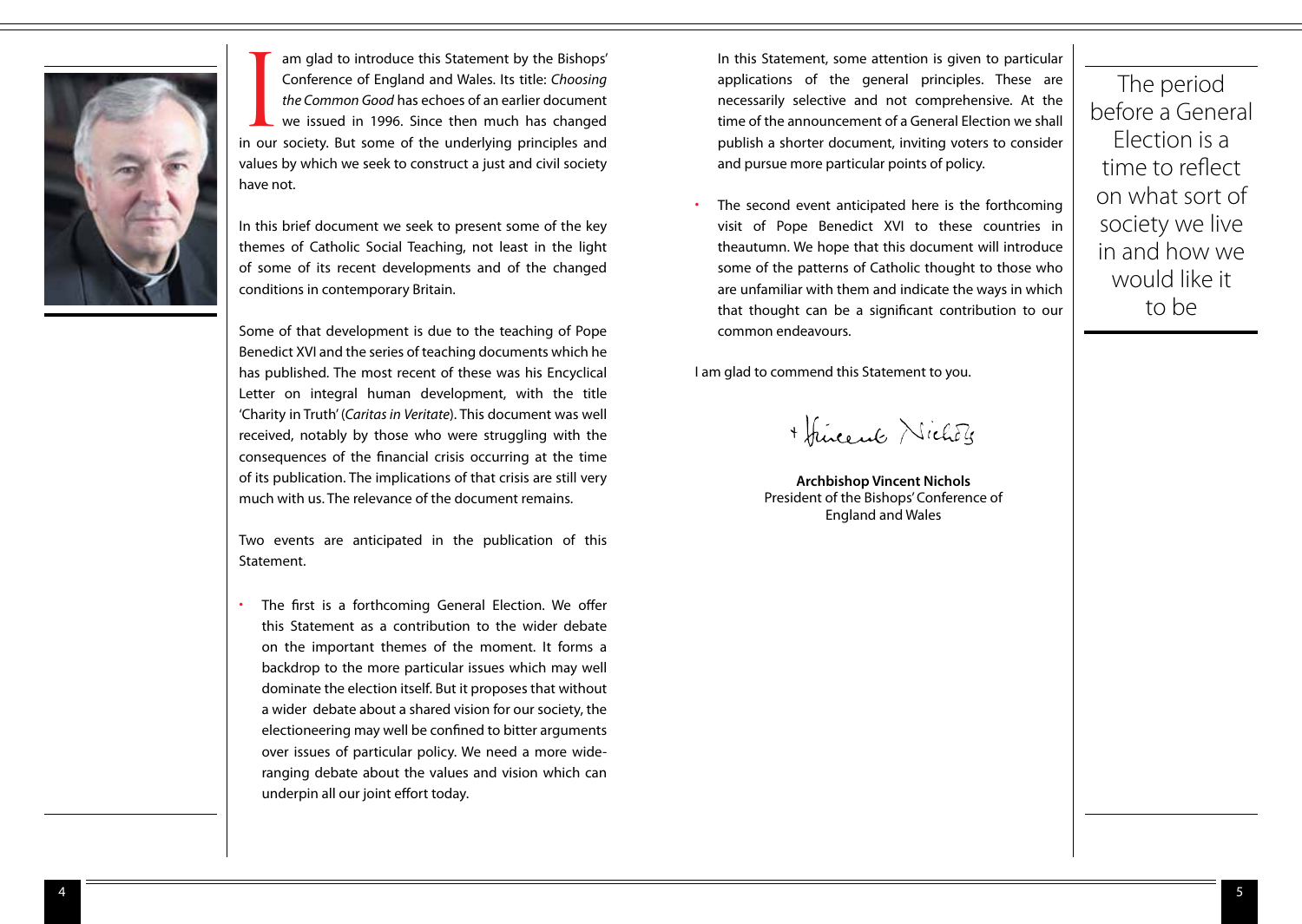## **BRITAIN TODAY**

No government can solve every problem, nor make us more

generous or responsive to need

The period before a General Election is a time to reflect on what sort of society we live in and how we would like it to be. It gives us the opportunity to renew our energies and our work for a better future. What do we really hope for in our society today? What encourages us? What alarms us?

At a first glance, bad news seems to be everywhere. Accounts of neglect, of cruelty and of over-stretched services are in the news almost every day. Stories of personal tragedy can give rise to a sense of outrage but also to feelings of helplessness.

Fortunately there is another side. There are also many stories of great generosity which raise our spirits and renew our sense of hope. Some come to the fore at times of natural disaster, as they did at the time of the tsunami in the Indian Ocean in 2004, and again in response to the recent catastrophic Haitian earthquake. In both cases, and in others nearer home, the people of Britain have shown an astonishing capacity for compassion, solidarity and generosity towards people who are facing hardship and misfortune regardless of race, religion or nationality.

Where does this sort of energy, compassion and generosity come from? Surely it lies beyond politics in the common humanity we recognise and share, in our sense of justice and basic decency. It also lies in the social and moral values we endorse individually and collectively. Nationally, in our local communities and within the circle of family and friends, we may know that we would in fact find help in responses to crises and emergencies we might face ourselves. The difficulty is to make the virtues we discover in these moments part of the normal life of our society. Many will say this is impossible. They will say it is naive to think society can change when it has invested so much in the pursuit of individual self-interest, often prizing personal choice ahead of duty to others. This is not true. Change is possible. But it cannot be left to politicians alone to bring about. It needs all of us.

Have we allowed ourselves to be seduced by the myth that social problems are for the government to deal with? Politics are important but there are always limits to what any government can achieve. No government can solve every problem, nor make us more generous or responsive to need. The growth of regulations, targets and league tables, which are tools designed to make public services accountable, are no substitute for actions done as a free gift because the needs of a neighbour have to be met.

Acts of willing generosity to help others are not taken because the rules and regulations say so, or because money can be made out of them. Both regulation by law and market forces have a role in modern society. But what has been increasingly overlooked is this third form of motivation, the offer of time, energy and possessions out of the spirit of good citizenship and genuine neighbourliness. If we are to have a society worth living in, this third form of motivation is crucial. Local institutions expressing good citizenship and neighbourliness, which are not beholden to the government, form a vital part of civil society. Without solidarity and the friendships that express it, many of those living alone - now Britain's most common form of household - become still more lonely and isolated.

Many factors lie behind the decline in this spirit of solidarity of one with another, without which society starts to break down and life becomes intolerable. An excessive emphasis on each person simply pursuing their own interests is no doubt one such factor. This flows from a limited understanding of ourselves as human beings. Far from being self-contained individuals, we are, in truth, always mutually dependent. We are made for one another. This is verified by the sense of fulfilment and satisfaction we experience when we act in generosity and solidarity with those in need. We are not isolated individuals who happen to live side by side, but people really dependent on one another, whose fulfilment lies in the quality of our relationships.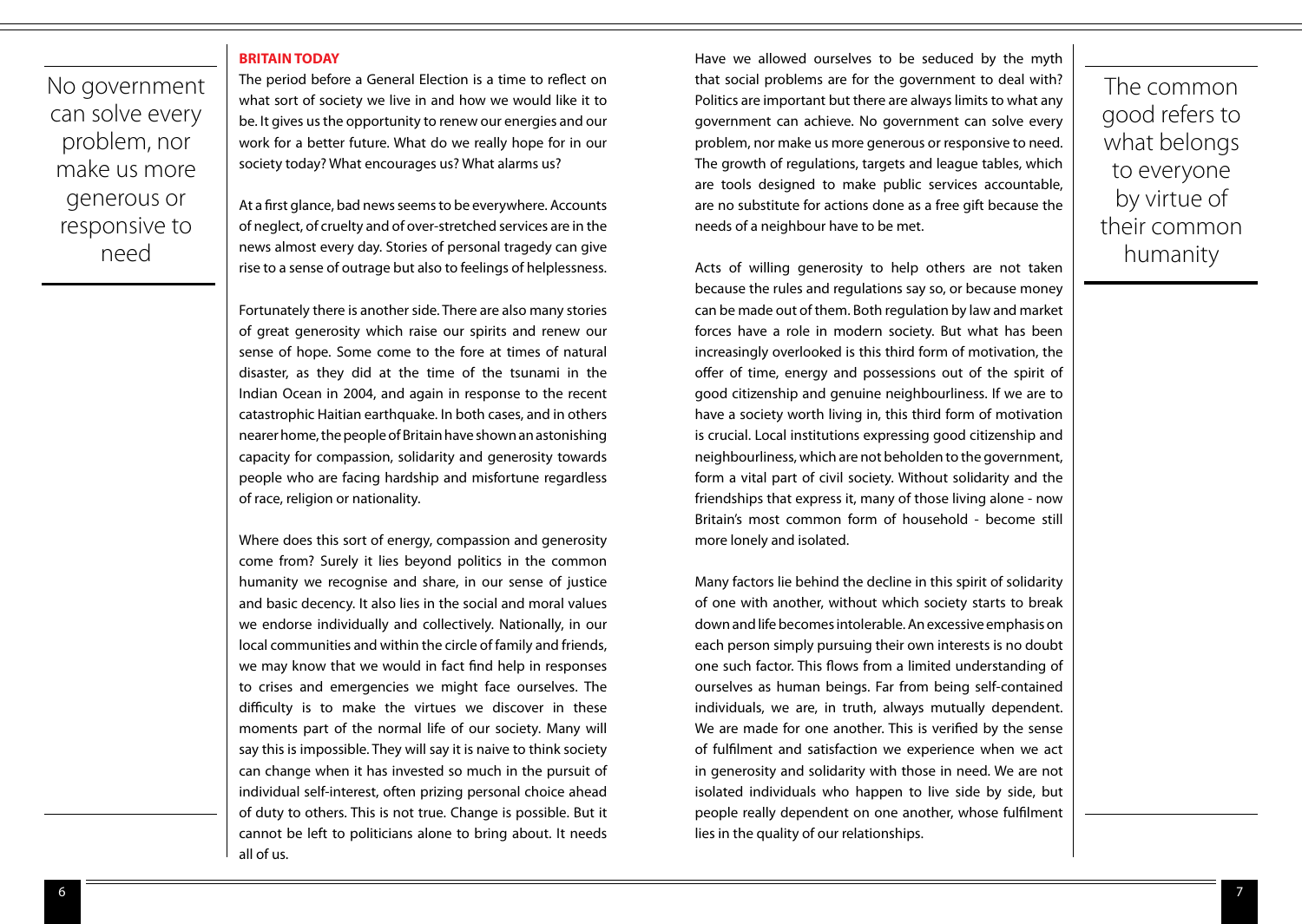If anyone is left out and deprived of what is essential, then the common good has been betrayed

The networks between people, which hold a community together, are sometimes referred to as its 'social capital ', by analogy with financial capital. An area which is economically rich can still be dysfunctional if it lacks this quality. Social capital is increased by use; it is depleted by neglect. It can be, and must be replenished, but this requires our society to rediscover the centrality of personal responsibility and the gift of service to others.

## **THE COMMON GOOD**

The Catholic Church has a large body of teaching, its 'social doctrine ', which presents a rounded understanding of the human person and of the importance of solidarity. Both of these are contained in the concept of the common good.

The common good refers to what belongs to everyone by virtue of their common humanity. The simple definition of the common good is 'the sum total of social conditions which allow people, either as groups or as individuals, to reach their fulfilment more fully and more easily'. (*Catechism of the Catholic Church, § 1906*) Promoting the common good cannot be pursued by treating each individual separately and looking for the highest 'total benefit', in some kind of utilitarian addition. Because we are interdependent, the common good is more like a multiplication sum, where if any one number is zero then the total is always zero. If anyone is left out and deprived of what is essential, then the common good has been betrayed.

The common good is about how to live well together. It is the whole network of social conditions which enable human individuals and groups to flourish and live a full, genuinely human life. At the heart of the common good, solidarity acknowledges that all are responsible for all, not only as individuals but collectively at every level. The principle of the common good expands our understanding of who we are and opens up new sources of motivation. The fulfilment which the common good seeks to serve is the flourishing of humanity, expressed in the phrase 'integral human

development'. Such development requires that people are rescued from every form of poverty, from hunger to illiteracy; it requires the opportunities for education, creating a vision of true partnership and solidarity between peoples; it calls for active participation in economic and political processes and it recognises that every human person is a spiritual being with instincts for love and truth and aspirations for happiness. Development must always include this spiritual growth, with openness to God.

Indeed this notion of development, understood in Christian terms, is the heart of the Christian social message. Every person is called to develop and fulfil themselves, for life itself is a vocation, a summons, which finds its final fulfilment only in the mystery of God. We are not created for futility. Integral human development is our vocation, and it points to the capacity in each person for responsible freedom, a freedom to be formed by truth and used for the service of truth and love.

Many have come to see that the social teaching of the Catholic Church provides a useful vocabulary for discussing the state of society and the revitalising of politics and of society in general. It clearly has significant practical consequences for the way we live today.

## **RESTORING TRUST**

Recognising our duty to the common good of all is also crucial if we are to address a deep and pervasive problem that rightly worries many: the need to build up trust in society – between individuals, between the citizen and the state, and in our institutions. Trust has been severely eroded. However, if we go on down a path where we cannot believe anything good of anybody, we will ultimately create a world of individuals fighting for their own good at the expense of every other person. Society cannot change for the better without restoring trust. Few need reminding of how major institutions have failed to live up to their calling. Members of Parliament have been pilloried for their use of expenses and allowances. Bankers have earned astonishing bonuses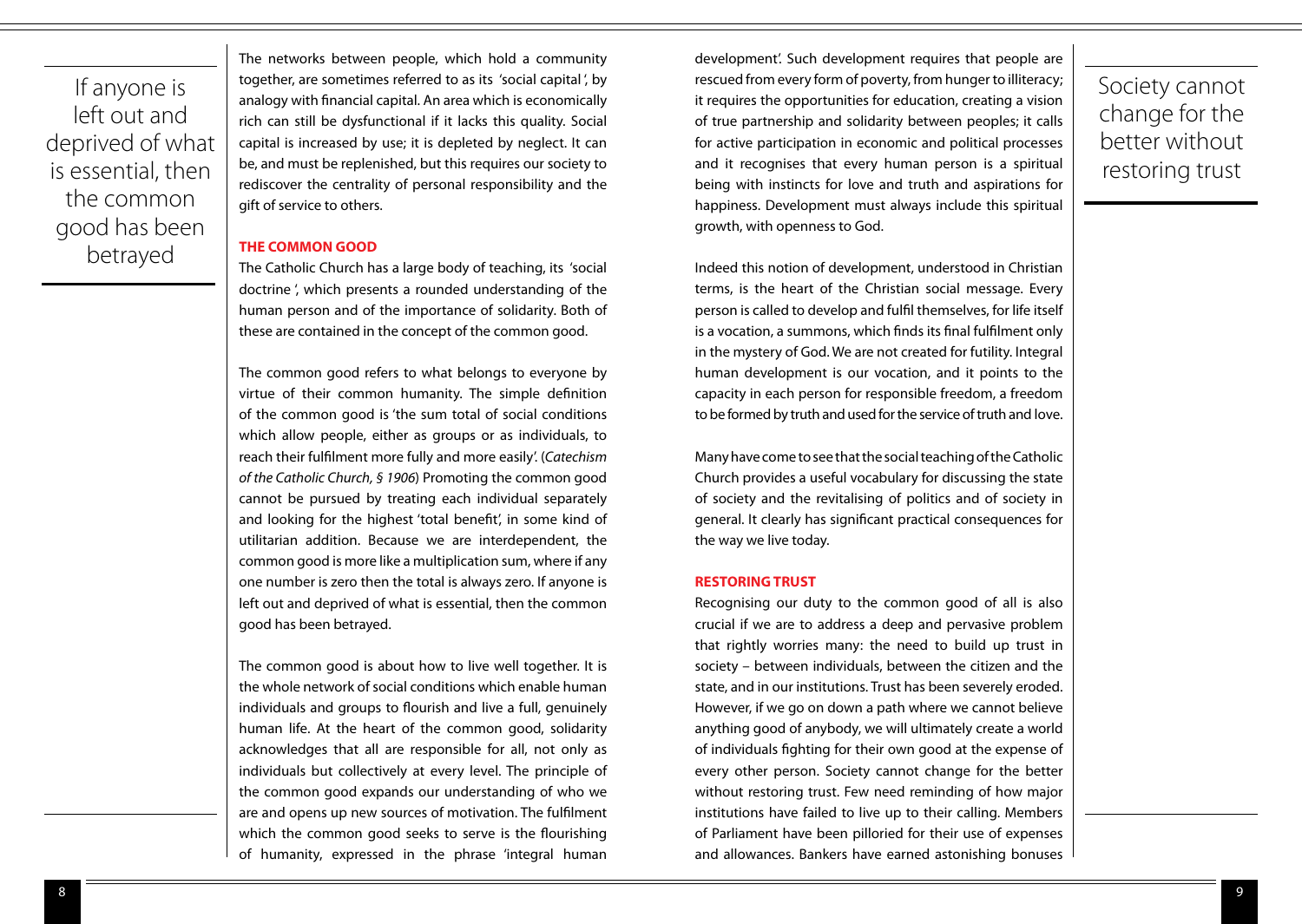The crisis in the financial sector was in essence a collapse of trust in economic institutions

and brought the world economy close to collapse. The Catholic Church in our countries, too, has had to learn in recent years some harsh lessons in safeguarding trust. We understand the damage inflicted when trust is betrayed. But from our personal experience, we all know that while we complain about the institution, for the most part we value enormously the individuals who meet our needs with patience, compassion, skill and often great generosity. The challenge for society is to build up our structures and institutions so that they command the same respect and trust as the individuals who represent them best. We know it can be done, but it requires a new sense of service to others at the heart of our institutions.

When politics is at the service of the common good then it is lifted above self-interest and dignified as a truly honourable profession. A new Parliament is a good opportunity for a new beginning, in which trust between the public and politicians can begin to be restored. It can only be earned when the conduct of politicians and all others in public life is plainly motivated by a sense of service to others. Some, indeed, have never wavered in this commitment. Furthermore, everyone involved in politics and public life must accept that personal character and moral standards are as relevant to public life as they are to private life.

The crisis in the financial sector was in essence a collapse of trust in economic institutions. The causes are many and complex, but at root have an inescapable moral dimension: not only the willingness of so many institutions to lend and deal recklessly in the pursuit of short term profit, but also the eager desire of so many to borrow beyond their means. Now we must recognise that market forces are not sovereign. Nor will new and sweeping regulation of itself solve these deepseated problems. The financial sector is crucially important but it has to operate at the service of society not of itself. The bond of trust between these institutions and the rest of society can only be repaired by demonstrable action, including on levels of remuneration, which give people confidence that they are being served rather than exploited. At the same time, we must also accept that systemic flaws in the economy cannot be repaired unless it is recognised that they stem from, and contribute to, equivalent flaws in our wider society. We are all in some way complicit in the current predicament, and the restoration of trust in the economic arena perhaps requires us all to change.

The restoration of trust in institutions, whether in politics or in business, places a particular responsibility on those in leadership roles. They set the tone and help shape the culture of the institutions they lead. Over time leaders wield immense influence, and carry a heavy responsibility, especially now, to help bring about a real transformation by their vision and example. As Pope Benedict XVI has said: 'development is impossible without upright men and women, without financiers and politicians whose consciences are finely attuned to the requirements of the common good '. (*Caritas in Veritate 71*).

To act in this way requires more than not breaking rules. It demands the cultivation of moral character, the development of habits of behaviour which reflect a real respect for others and a desire to do good. It requires, in fact, the practice of virtue.

## **VIRTUE**

The practice of virtue helps to shape us as people. By the pursuit of virtue we act well not because of external constraint but because it has become natural for us to do so. The virtues form us as moral agents, so that we do what is right and honourable for no other reason than that it is right and honourable, irrespective of reward and regardless of what we are legally obliged to do. Virtuous action springs from a sense of one's own dignity and that of others, and from self-respect as a citizen. It is doing good even when noone is looking.

## Virtue is doing good even when no-one is looking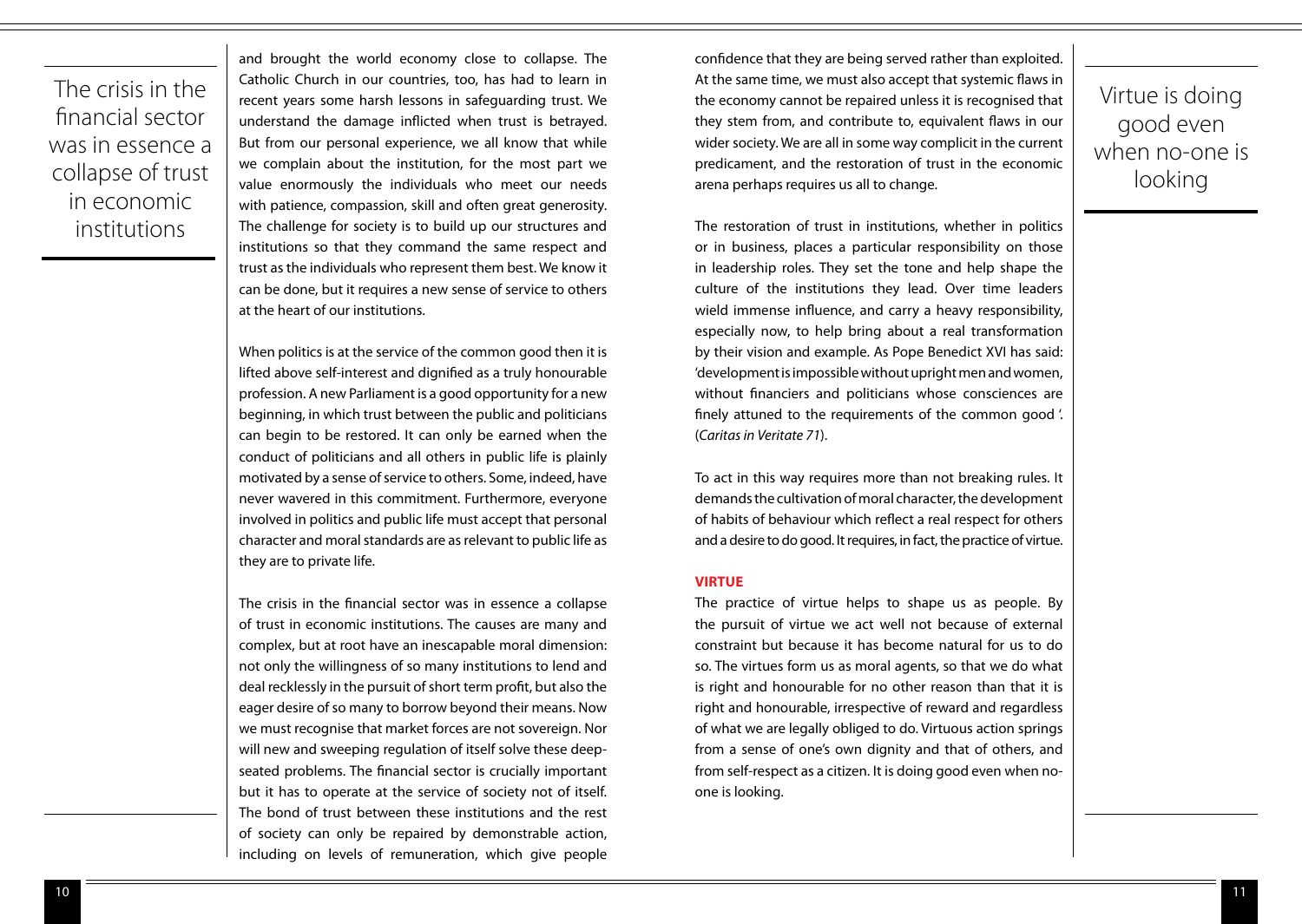Our society will rediscover its capacity to trust by the recovery of the practice of virtue, and through an ethically founded reform of many of our social and economic institutions

In place of virtue we have seen an expansion of regulation. A society that is held together just by compliance to rules is inherently fragile, open to further abuses which will be met by a further expansion of regulation. This cannot be enough. The virtues are not about what one is allowed to do but who one is formed to be. They strengthen us to become moral agents, the source of our own actions. The classical virtues form us as people who are prudent, just, temperate and courageous. The Christian virtues of faith, hope and charity root our human growth in the gifts of God and form us for our ultimate happiness: friendship with God.

The virtue of prudence, or right reason in action, is the opposite of rashness and carelessness. It enables us to discern the good in any circumstance and the right way to achieve it. It is rational and intelligent, including emotional intelligence which knows how to weigh the meaning and importance of our feelings.

The virtue of courage ensures firmness, and the readiness to stand by what we believe in times of difficulty. It is the opposite of opportunism and of evasiveness. It is the practice of fortitude in the face of difficulty and produces heroism in every field. Courage is an important element in artistic creativity and it helps those who battle against sickness, injustice or depression.

Justice is the virtue by which we strive to give what is due to others by respecting their rights and fulfilling our duties towards them. It expands our notion of 'self' by strengthening the ties between us all. Justice towards God is the 'virtue of religion' which frees us from the tyranny of false gods who would claim our worship.

The virtue of temperance helps to moderate our appetites and our use of the world's created goods. It is the opposite of consumerism and the uninhibited pursuit of pleasure. It is about learning to desire well. Indeed, it is an essential part of a happy life.

These virtues, and the exploration of them, belong to all humanity. They are held in trust for all not least in the Christian traditions of thought and moral teaching.

Our society will rediscover its capacity to trust by the recovery of the practice of virtue, and through an ethically founded reform of many of our social and economic institutions. This will itself begin to restore the economy to a path that is both sustainable and just. In this way trust will be re-established. We believe that this is what the vast majority of ordinary British people instinctively want. They want to belong to a world in which people care for one another. They are alienated by a selfish society. At a profound level they care more for social capital as we have defined it than for financial capital, for quality of life than for the value of property. Yet the structures and values built into the way society works often frustrate them. Ways need to be found to liberate the generosity of the people not only when an extreme emergency arises, but routinely.

We can approach this task with real hope because its key motivation is the desire for love and truth. These are constantly arising in our hearts. They are instincts which never completely abandon us for they are a calling placed within each one of us by God. They urge us forward to serve each other in our common life.

### **SOME CONSEQUENCES**

The core principles we present here – the common good, the idea of integral human development and the pursuit of virtue - do not comprise a detailed political programme. There will rightly be legitimate differences and debate among those who share these fundamental values and goals about how best they are to be pursued, and the continuing negotiation of such differences is the proper business of party politics and democratic participation. But at the same time, in any concrete situation, these principles can bring a particular dimension to bear, and illuminate aspects of political debate

It is essential that the dignity of every human life is upheld because our life is not our property to dispose of but a gift to treasure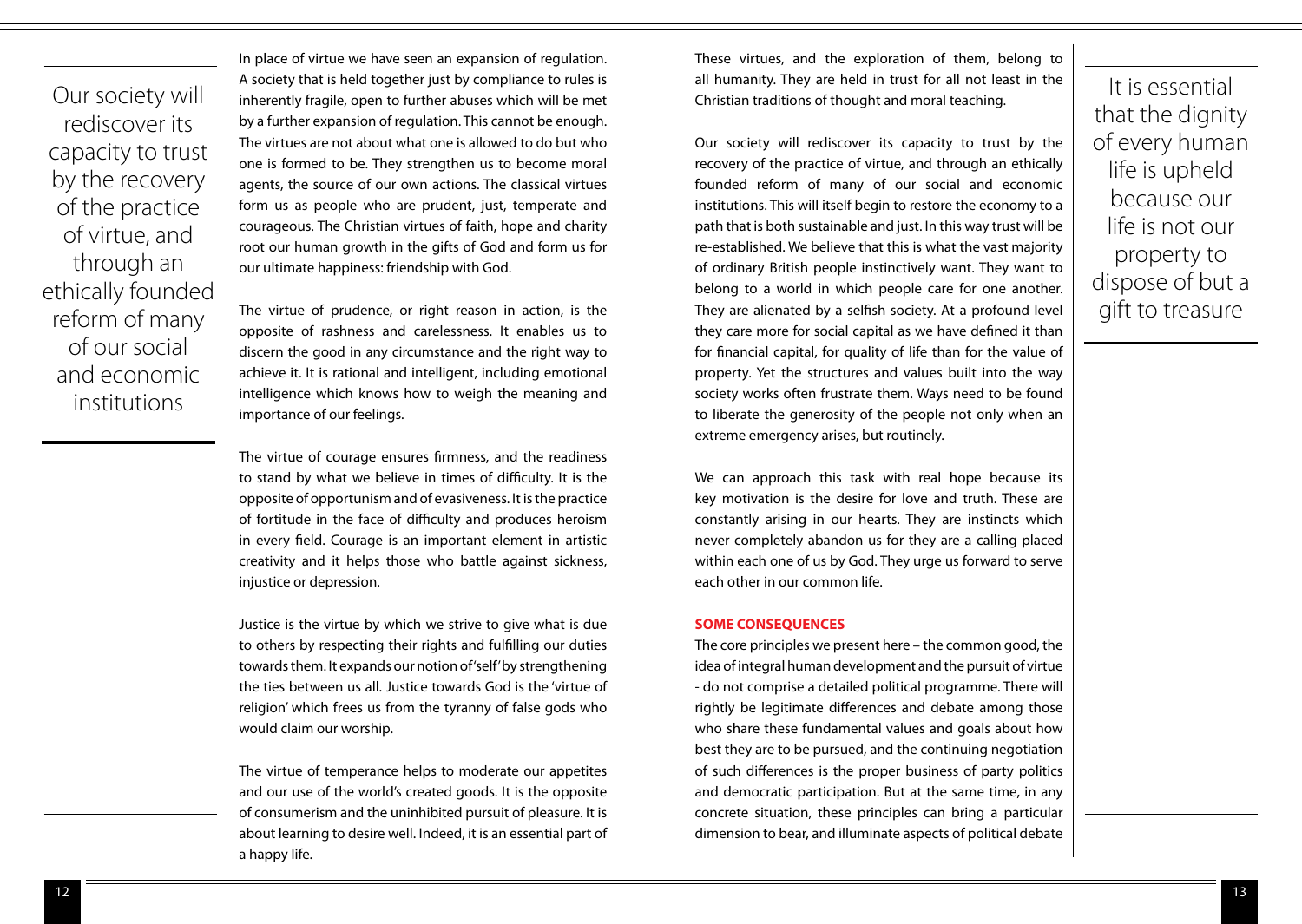Serving the common good requires that the needs of the elderly are not discounted, and that we work to ensure health and social care is better coordinated so that older people get the care they need when they need it

on particular issues. We turn now to just some of these issues, by no means an exhaustive list, where we believe the Church's social teaching sheds a distinctive light.

## **LIFE ITSELF**

The principle of the common good requires that the essential dignity of every human life is upheld because our life is not our property to dispose of but a gift to treasure. When this principle is abandoned, then a zero has been introduced into the calculation of the common good. The abortion of the unborn, and euthanasia even when voluntary, are a fundamental denial of this principle, because both are concerned with exclusion from the human community, both are contrary to the common good. Both issues make clear that defence of the immeasurable value of human life is part of a 'seamless robe ', which requires all such threats to be taken seriously and opposed. Opposition to abortion requires a commitment to the alleviation of child poverty and high infant mortality; opposition to euthanasia demands concerted effort to remedy the social and economic conditions which lead to neglect, isolation, ill-health, and in poorer parts of the world low life expectancy among the elderly. The reverse is also true: a commitment to the alleviation of child poverty should logically be accompanied by opposition to abortion, for what form of poverty is greater than being deprived of life itself? There are strong links between life ethics and social ethics.

## **POVERTY AND INEQUALITY – THE CARE OF THE ELDERLY**

In this country at the present time there is rightly a growing debate about the care of the elderly, the persistence of poverty and seemingly entrenched inequality. With an ageing population, and with many older people on low incomes, the risks are real. Serving the common good requires that their needs are not discounted, and that we work to ensure health and social care is better co-ordinated so that older people get the care they need when they need it. Although much has been done, recent reports have highlighted the persistence of long term inequality across the life-cycle and into the next generation. Catholic social teaching on the dignity of the human person entails a profound belief in the equality of all, and the duty therefore on society to promote equality of opportunity, to oppose unjust discrimination and combat disadvantage. Sadly, it is increasingly clear from the recent report of the National Equality Panel, that achieving real equality of opportunity is 'very hard when there are such wide differences between the resources which people and their families have to help them fulfil their diverse potentials '. From the perspective of Catholic social teaching the report also asks exactly the right question when it comes to considering options for future difficult taxation and spending decisions facing any government: 'How the public finances are rebalanced will probably be the most important influence on how economic inequalities evolve: will the costs of recovery be borne by those who gained least before the crisis, or by those in the strongest position to do so? '

#### **MIGRATION AND COMMUNITY RELATIONS**

Politicians who respect the unique human dignity of each person will not reduce the issue of immigration simply to a matter of numbers, without distinguishing between its different forms – those who seek asylum, those from the east and west of the European Union, those from outside the European Union, those who come to study and those who are members of settled migrant communities in the United Kingdom. While government has a responsibility to manage migration effectively, it is imperative that all policies on immigration, and the procedures, structures and processes that implement those policies, should start from the recognition of this human dignity and the inalienable rights that follow from it.

Politicians have a serious responsibility for the common good not only in what policies they pursue but also in the way they campaign. They are right to appeal to the best and most decent instincts of the electorate rather than to whip up fears, prejudices and anxieties. We appeal to all in the political debate today never to address a sensitive issue such

Policies on immigration should start from human dignity and the inalienable rights that follow from it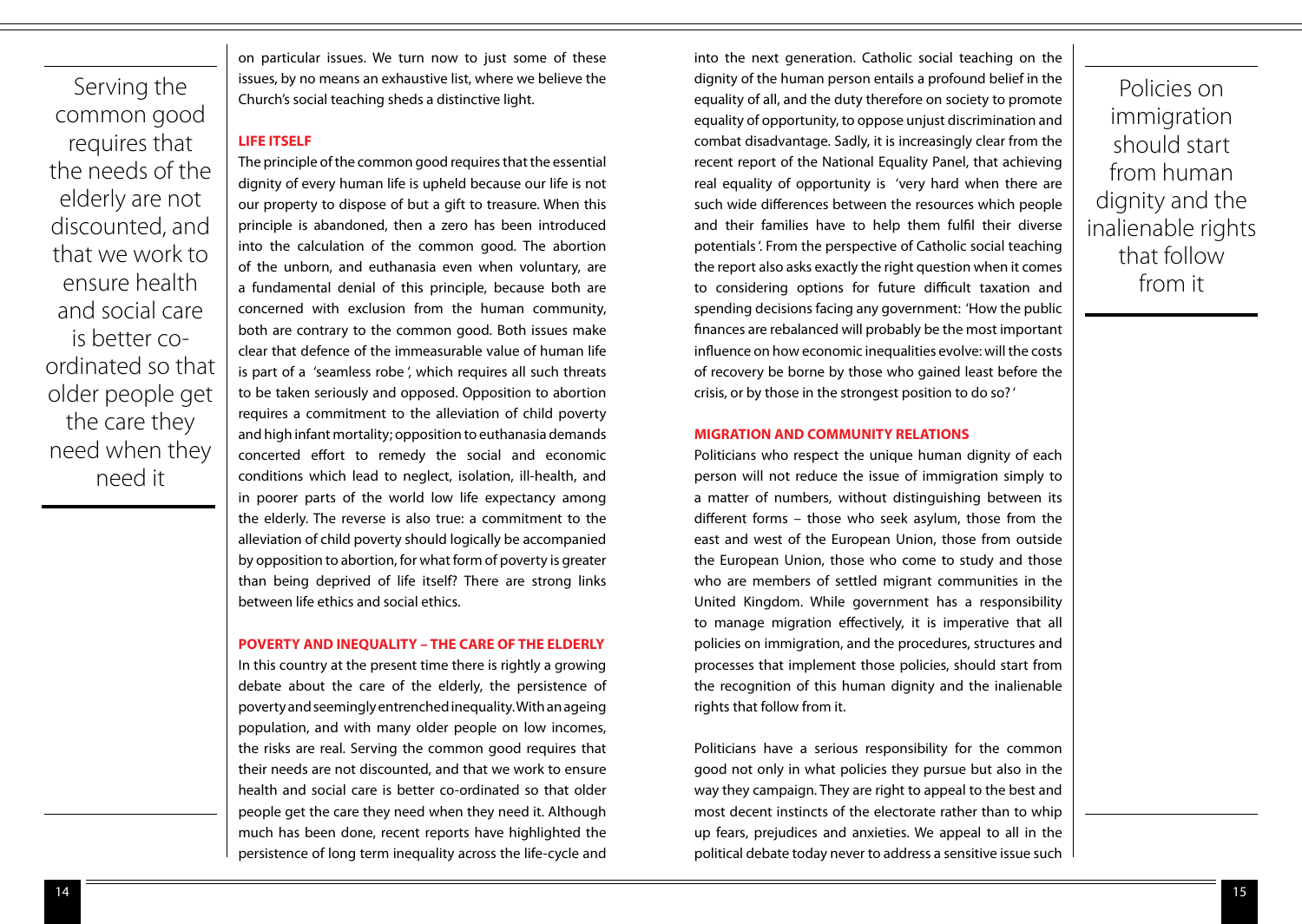We all need to recover a sense of the integrity and sacredness of the whole of God's creation, of which we are not the masters but stewards

as this in a way that threatens harmonious relations between our communities and causes ill-will.

## **THE GLOBAL COMMUNITY AND ECOLOGY**

The community to which the principle of the common good applies extends globally and includes future generations. This requires that we all face up to our responsibilities for international aid and development, and against the factors which perpetuate poverty and hardship.

Environmental deterioration through extreme weather conditions, drought, flood and rising sea levels are an increasing source of suffering in vulnerable regions, often already very poor. Responsibility to future generations requires that no-one takes more than a fair share of the planet's resources, and that all work to protect the environment from permanent damage, for instance through climate change.

The principle of the common good not only embraces the whole human race now living but those who are to come, and the ecology of the planet itself. We all need urgently to recover a sense of the integrity and sacredness of the whole of God's creation, of which we are not the masters but the stewards. Unless vigorous action is taken to defend it, then the next generations shall have nothing but a world devastated by our short-sightedness. We deceive ourselves if we believe that we can achieve a fulfilled life by exercising our choice to buy and consume regardless of the consequences. That is not good for the planet and it is not good for us.

The book of nature is one and indivisible. Duties to the environment are linked to duties towards the human person and towards one another.

### **MARRIAGE AND FAMILY LIFE**

The future of society passes by way of the family. Families, for better or worse, are the first school of life and love, where the capacity to relate to others, to develop moral character, is founded. The tragic personal, social and economic costs of increased family breakdown are unmistakable.

Whilst we recognise and applaud the many parents who despite family breakdown provide a loving and stable home for their children, we have also as a society to accept that the promotion and encouragement of family stability must be a high priority if this trend, so damaging to the common good, is to be reversed. Families require financial as well as relational stability, access to affordable housing, and fair conditions of employment that respect family responsibilities. Families have a right to a life of their own, and governments do well when they interfere as little as possible while supporting parents in the exercise of their responsibilities. But at the heart of necessary policy initiatives to support the stability of couple relationships, it is essential to support marriage.

Marriage brings considerable and measurable benefits to individuals, children, family life and society. It deserves protection. A strong future for marriage is both achievable and desirable. A more realistic view of married life should be encouraged and couples should be prepared with the skills to maintain and develop their commitment. There should be more resources for relationship support. Society has a vested interest in supporting marriage as the surest basis for family life. Politicians of all parties should recognise and support marriage as a key building-block of a stable society.

## **THE ROLE OF FAITH COMMUNITIES**

The Christian Churches have long contributed to the promotion of the common good, as a gift and an effort that is an essential part of the Christian vision. Through the commitment and generosity of their members, other faith communities also demonstrate this contribution to the common good. This role of faith should be clearly recognised.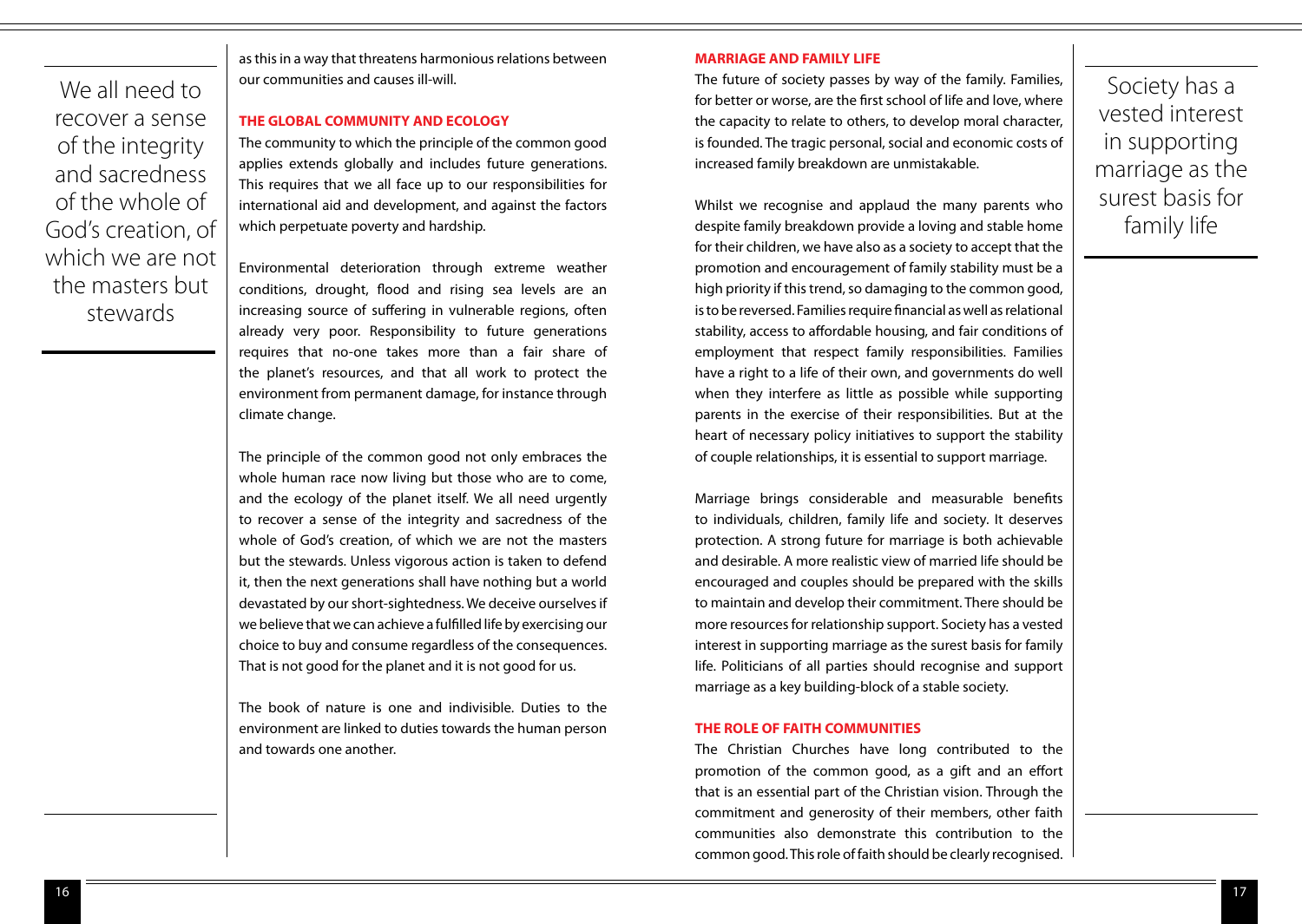## 'Where there is no vision, the people perish '. (Proverbs 29:18)

Care must be taken not to put obstacles in the way of religious belief and practice which reduce it to devotional acts. Faith communities have a distinctive and active role in building up a society which fosters the flourishing of all. They are one of the main pillars of support for the common good.

The right to religious freedom means the right to live by faith, within the reasonableness of the common good, and to act by faith in the public forum. This arises from the fact that the human person is, by nature, a spiritual being, with a longing for love, for truth, for beauty, for happiness. When this spiritual sphere is neglected or constrained, then we live in an atmosphere of closed windows, depriving ourselves of the light, space and air that the spiritual quest brings. A reduction in the scope and role in our lives of the spiritual and the religious does little to serve the common good, of which they are essential parts and to which they contribute significantly.

Partnerships between Government and faith communities should be mutually respectful and permit these communities to act with integrity in the provision of public services for the common good. This has long been the case in the provision of education and the benefits brought by that partnership are substantial and clear. Faith communities also have their part to play in the formulation of public policy and have a right to make a proper contribution to the life of our democracy.

## **LOVE IN TRUTH**

'Where there is no vision, the people perish'. (Proverbs 29:18) We hope that all who are elected to the new Parliament. whether members of the government or in opposition, will dedicate themselves afresh to a new vision of human flourishing by choosing always to work for the common good.

In his latest Encyclical, Pope Benedict XVI urges confidence in the future: 'The complexity and gravity of the present economic situation rightly cause us concern, but we must adopt a realistic attitude as we take up with confidence and hope the new responsibilities to which we are called by the prospect of a world in need of profound cultural renewal, a world that needs to rediscover fundamental values on which to build a better future. The current crisis obliges us to replan our journey, to set ourselves new rules and to discover new forms of commitment, to build on positive experiences and to reject negative ones. The crisis thus becomes an opportunity for discernment, in which to shape a new vision for the future. ' (*Caritas in Veritate* 21).

In Caritas in Veritate, Pope Benedict XVI urges confidence in the future